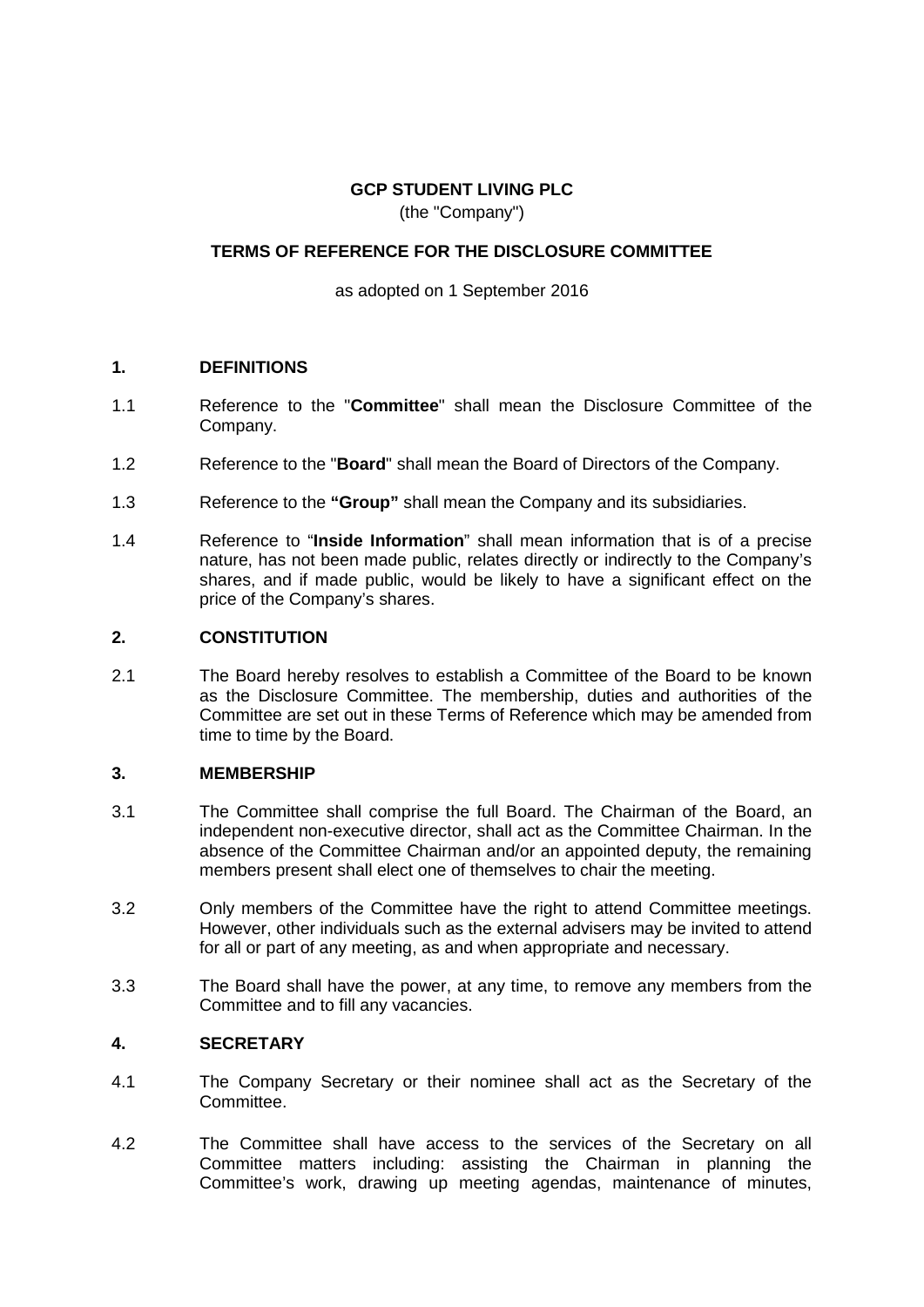drafting of material about its activities for the annual report, collection and distribution of information and provision of any necessary practical support.

# **5. QUORUM**

- 5.1 The quorum necessary for the transaction of business shall be two Committee members. A duly convened meeting of the Committee at which a quorum is present shall be competent to exercise all or any of the authorities, powers and discretions vested in or exercisable by the Committee.
- 5.2 The members of the Committee shall, at the beginning of each meeting, declare the existence of any conflicts of interest arising and the Secretary of the Committee shall minute them accordingly.
- 5.3 The members of the Committee may meet for the despatch of business, adjourn and otherwise regulate meetings as they deem fit. Without prejudice to the foregoing, all or any of the members of the Committee may participate in a meeting of the Committee by means of a conference telephone or any communication equipment which allows all persons participating in the meeting to hear each other. A member of the Committee so participating shall be deemed to be present in person at the meeting and shall be entitled to fully participate and be counted in the quorum accordingly.

# **6. PROCEDURE FOR COMMITTEE MEETINGS AND DECISIONS**

- 6.1 The Committee shall meet at least once a year and otherwise as required.
- 6.2 In accordance with the Company's disclosure and communications procedures (the "Procedures") (see Appendix 1), which deal with the identification, control and release of Inside Information, the recommendations made by the Investment Manager in respect of identification and disclosure of potential inside information, and the decisions taken by the Committee in that respect, will be typically done via electronic communication. Responses from any two members of the Committee to such recommendations shall be considered a formal decision of the Committee.

#### **7. NOTICE OF MEETINGS**

- 7.1 Meetings of the Committee shall be called by the Secretary of the Committee at the request of the Committee Chairman.
- 7.2 Meetings of the Committee may be called on short or immediate notice.
- 7.3 Unless otherwise agreed, notice of each meeting confirming the venue, time and date together with an agenda of items to be discussed, shall be forwarded to each member of the Committee and any other person required to attend, where possible, no later than five working days before the date of the meeting. Supporting papers shall be sent to Committee members and to other attendees, as appropriate, at the same time.

# **8. MINUTES OF MEETINGS**

8.1 The Secretary of the Committee shall minute the proceedings and resolutions of all Committee meetings, including the names of those present and in attendance.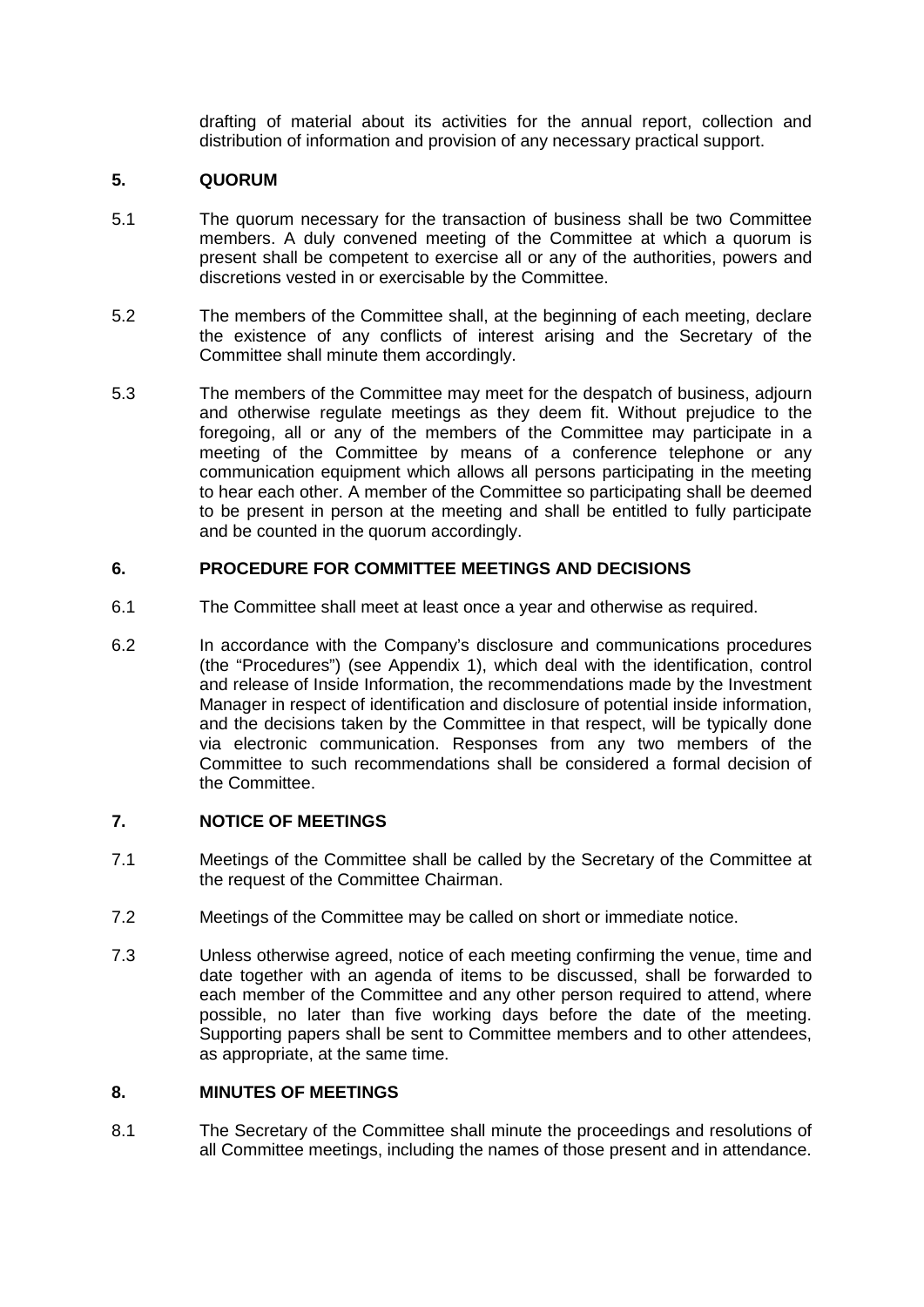8.2 Draft minutes of Committee meetings shall be circulated promptly to the Committee Chairman and thereafter, to the other members of the Committee. Once approved, minutes should be circulated to all other members of the Board unless in the opinion of the Committee Chairman it would be inappropriate to do so.

# **9. DUTIES**

- 9.1 The Committee shall carry out the duties detailed below for the Company, its subsidiary undertakings and the Group as a whole, as appropriate.
- 9.2 The principal role of the Committee is to ensure that adequate procedures, systems and controls are maintained to enable the Company to fully comply with its obligations regarding the timely and accurate identification and disclosure of all information to meet the legal and regulatory obligations and requirements arising under the Companies Act 2006, Financial Conduct Authority's ("FCA") Listing Rules and continuing obligations ("LRs"), Disclosure Guidance and Transparency Rules ("DTRs") and the EU Market Abuse Regulation (Regulation 596/2014) ("MAR").
- 9.3 In addition, the Company has a range of other obligations, responsibilities, powers, authorities and discretions relating to the disclosure of information, particularly to draw up and maintain procedures, systems and controls for the identification, treatment and disclosure of Inside Information and for complying with other disclosure obligations falling on the Company under LRs, DTRs and MAR. Duties include the following:
	- 9.3.1 Keeping under review the adequacy of the Procedures which deal with the identification, control and release of Inside Information, and any areas falling within the Procedures, and recommending any changes to the Board for approval.
	- 9.3.2 Determining whether information, including information submitted to it under the Procedures:
		- 9.3.2.1 is material;
		- 9.3.2.2 requires immediate disclosure;
		- 9.3.2.3 meets the requirements to enable the Company to delay disclosure (where immediate disclosure would prejudice the Company's legitimate interests, if withholding the information will not mislead the public, and the Company can ensure confidentiality); and
		- 9.3.2.4 where the disclosure can be delayed, continue to monitor and record the delay procedure, and consider whether it is permissible to disclose such information selectively to third parties (if the recipient of the information owes a duty of confidentiality).
	- 9.3.3 Determining any other issue relating to the application of the Procedures that is required to be submitted to it for determination.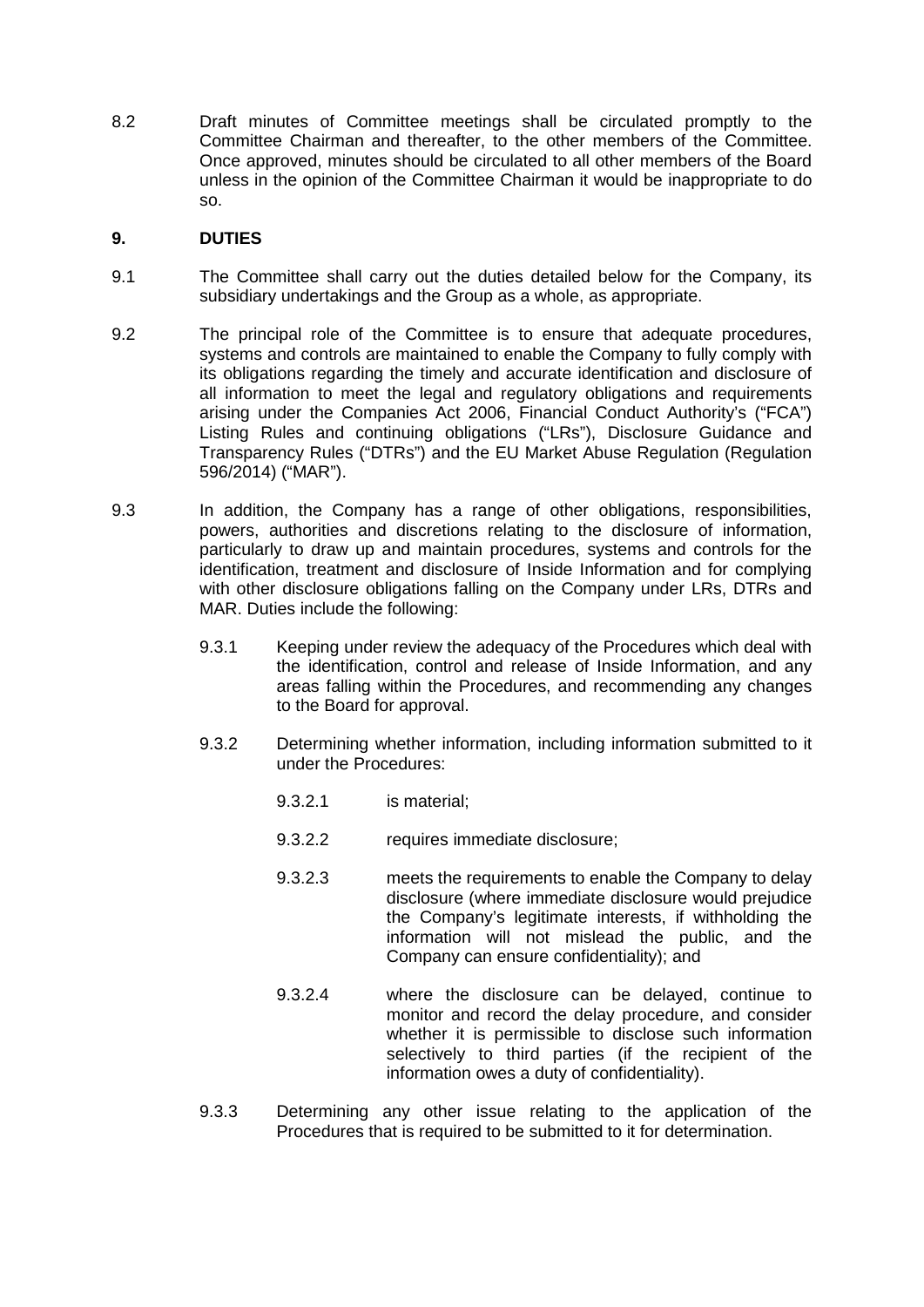- 9.3.4 Assessing relevant and substantive market rumours or speculation concerning the Group and determining whether any response should be made.
- 9.3.5 Identifying Inside Information for the purposes of maintaining the insider lists.
- 9.3.6 Implementing and monitoring compliance with the Procedures, including where appropriate arranging for the dissemination of guidelines and training.
- 9.3.7 Monitoring communications received from any regulatory body in relation to the conduct of the Group, and reviewing any proposed responses.
- 9.4 Considering generally the requirement for announcements, including in the following circumstances:
	- 9.4.1 interim steps in a protracted process, e.g., a project;
	- 9.4.2 a change in circumstances during the period when disclosure of Inside Information is delayed;
	- 9.4.3 rumours relating to the Company;
	- 9.4.4 in the case of a leak of Inside Information, and in particular the need to issue holding announcements; and
	- 9.4.5 reviewing the content of and ensuring that all material regulatory announcements, transactional shareholder circulars, prospectuses, and any other documents issued by the Company under legal or regulatory obligations comply with applicable requirements.
- 9.5 The Committee is responsible for keeping the Board apprised of material developments in connection with the identification, treatment and disclosure of Inside Information.
- 9.6 The Committee shall meet at least annually to review the operation, adequacy and effectiveness of the Procedures and shall report on the results of such annual review to the Board.
- 9.7 The Committee shall make whatever recommendations to the Board that it deems appropriate on any area within the Committee's remit where action or improvement is needed.

#### **10. OTHER MATTERS**

- 10.1 The Committee shall:
	- 10.1.1 have access to sufficient resources in order to carry out its duties; ;
	- 10.1.2 be provided with appropriate and timely training, both in the form of an induction programme for new members and on an ongoing basis for all members; and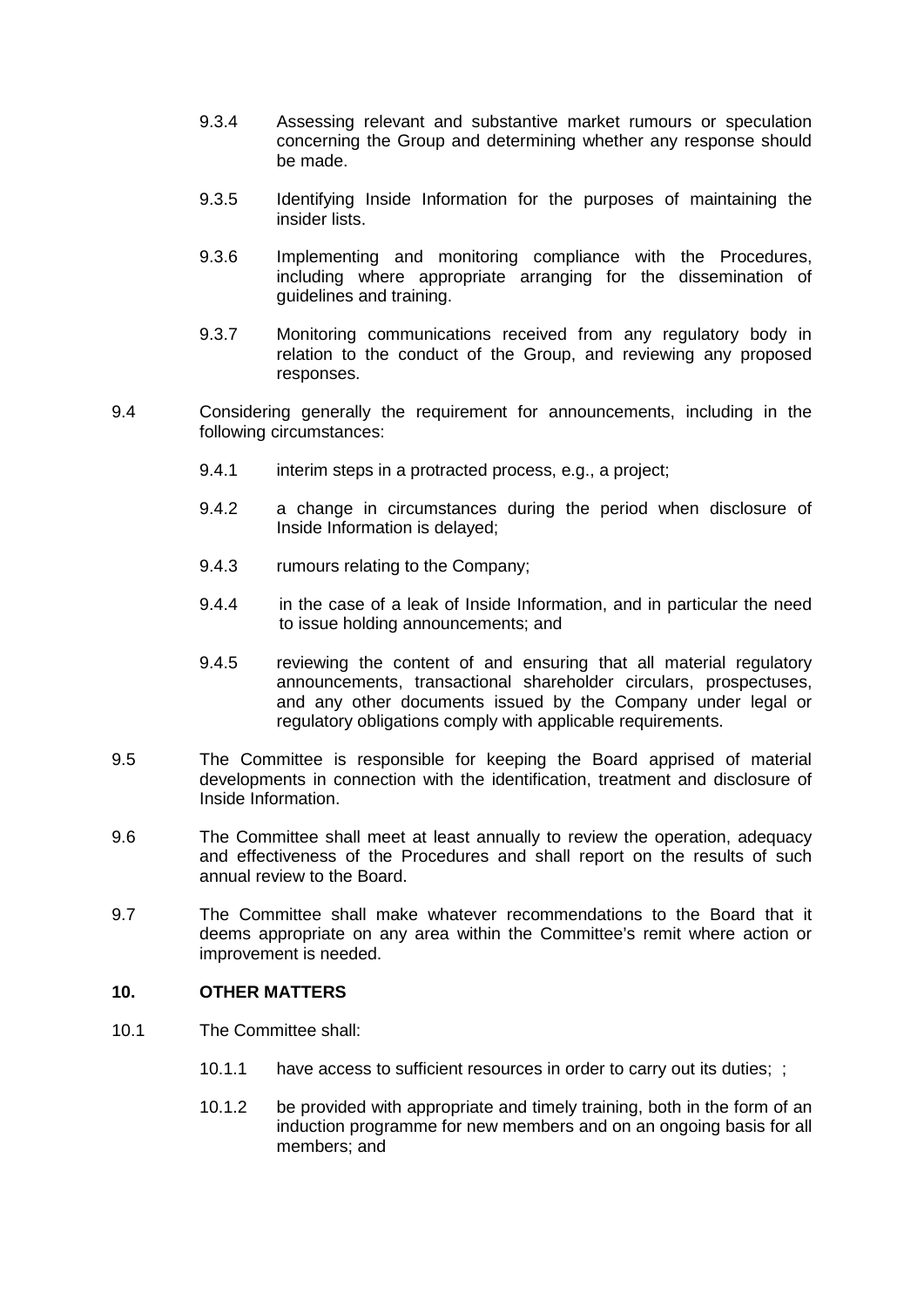- 10.1.3 arrange for periodic reviews of its own performance and, at least annually, review its constitution and terms of reference to ensure it is operating at maximum effectiveness and recommend any changes it considers necessary to the Board for approval.
- 10.2 The Secretary shall maintain a log of recommendations made by the Investment Manager in respect of identification and disclosure of potential inside information. and the decisions taken by the Committee in that respect. This log shall be provided to the Board on a quarterly basis.

# **11. AUTHORITY**

- 11.1 The Committee is authorised by the Board to:
	- 11.1.1 investigate any activity within its terms of reference;
	- 11.1.2 seek any information that it requires from any employee or service provider of the Group; to this end, all employees and service providers are directed to cooperate with any request made by the Committee;
	- 11.1.3 have unrestricted access to Company documents and information;
	- 11.1.4 obtain, at the Company's expense, outside legal or other professional advice on any matters within its terms of reference and secure the attendance of outsiders with relevant experience and expertise at Committee meetings if it considers this necessary;
	- 11.1.5 consult with the Company's lawyers and corporate brokers, when appropriate, to assess whether information is price sensitive; and
	- 11.1.6 have the right to publish in the Company's annual report details of any issues that cannot be resolved between the Committee and the Board.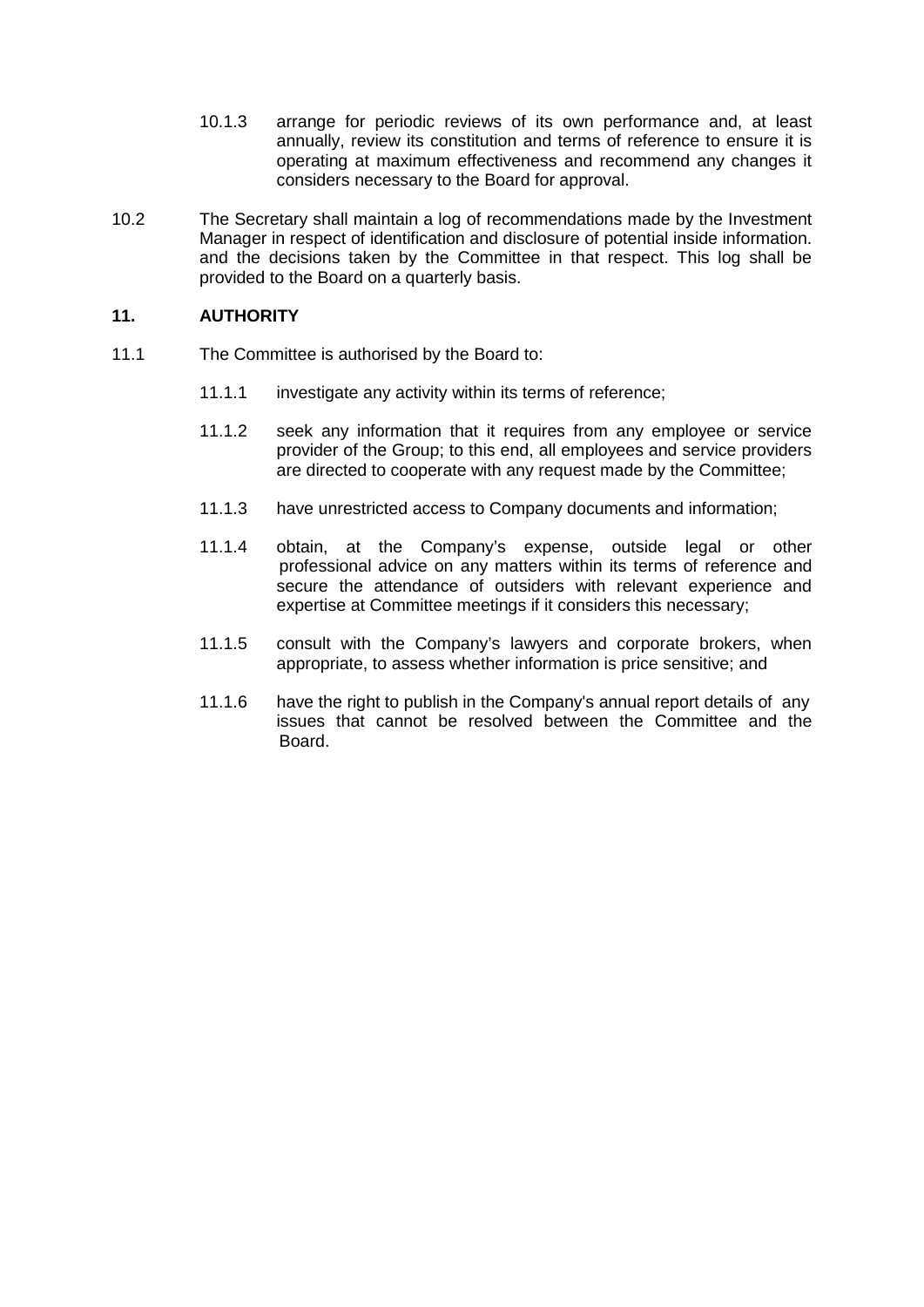# Appendix 1



Gravis Capital Partners LLP

53/54 Grosvenor Street

London W1K 3HU

# **Market Abuse Regulation - Practical Recommendations**

Further to the updated presentation by Gowling WLG to the Board in respect of MAR, we set out below our recommendations in relation to GCPs role in respect of the management of inside information under MAR.

## **Management of inside information**

Where events occur which require consideration as to whether information constitutes "inside information" for the purposes of MAR, GCP will undertake the following process:

1. Initial consideration of the facts within GCP by any one member of GCPs management team, currently comprising Tom Ward and Nick Barker, in consultation with no less than one of its Head of Investment Companies (Dion Di Miceli), Head of Compliance (Sarah Bowe) and the Head of Risk (Chloe Marlow).

Factors which will be taken into consideration when determining whether the information is inside or not include, *inter alia*:-

- is it of a "precise" nature and specific enough to draw conclusions as to the possible effects;

- is it reasonably expected that the event will occur;
- does it relate to activities which are in the ordinary course of business;
- size and/or materiality of the transaction/event;

- does it have any unusual features in respect of the company's stated objectives and/or market practice and/or historic precedent; and

- would it be likely to have a significant effect on the price were it to be made public (based on reasonable investor test).

Information will be deemed to be inside information where the analysis, taking into account the above considerations, indicates that the information is: -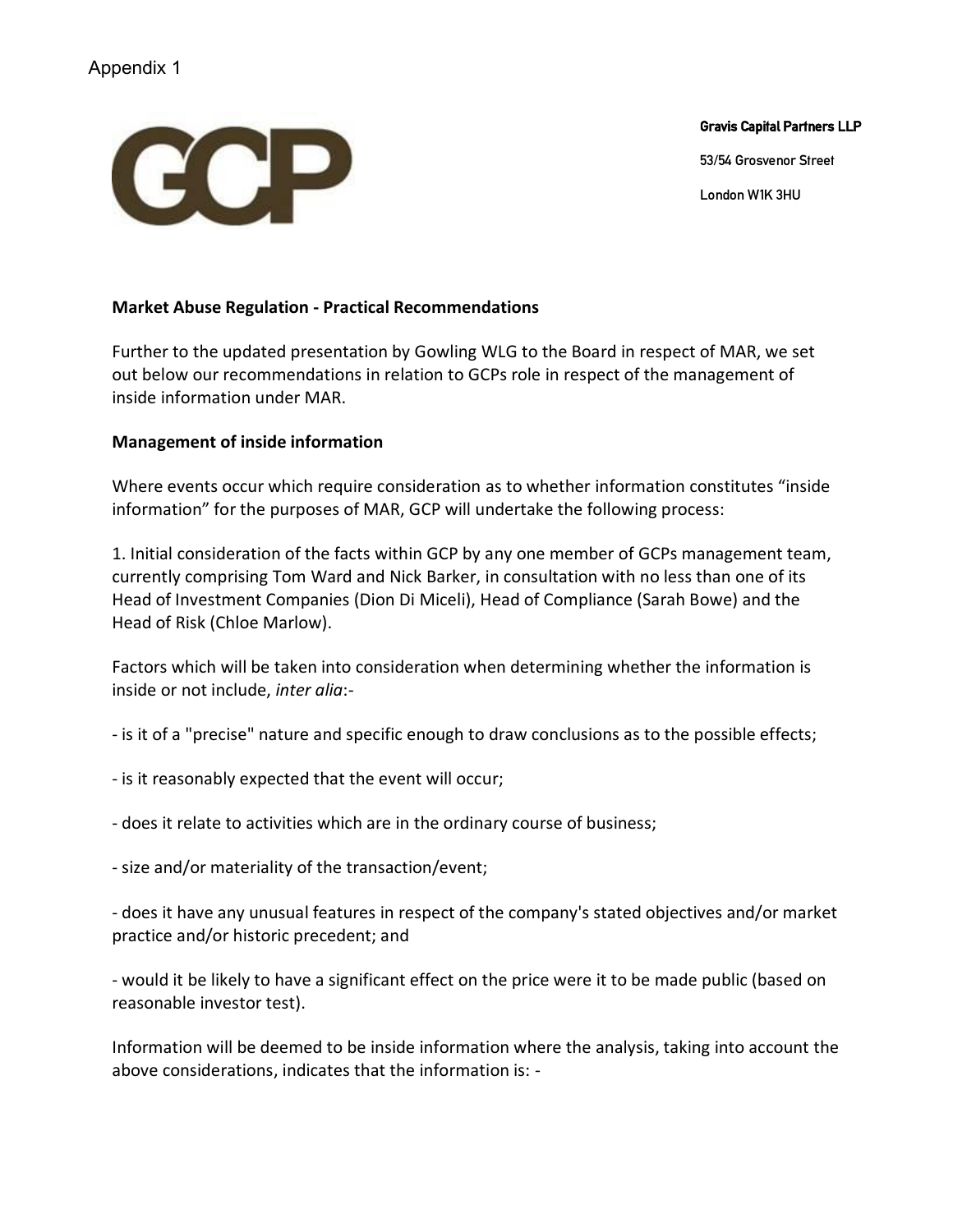- a) of a precise nature, taking into account reasonable expectations as to the occurrence of the relevant event / set of circumstances and whether specific enough for a conclusion to be drawn as to the possible effects; and
- b) information which, if it were made public, would be likely to have a significant effect on the Company's share price, based on reasonable expectations of outcome and the 'reasonable investor test'. In determining "significant effect" we will consider this on a case-by-case basis and anticipate that movements of 5% or greater may be deemed to have a "significant effect". This will, however, depend on the circumstances at the relevant time.

2. In the event GCP determine the **information does not constitute inside information** the discussion will be documented and GCP will notify the Board and Capita. In the event the Board wish to refer the matter to the Company's corporate broker, or do not agree with GCP's recommendation, such wishes should be communicated via email by the Directors as soon as possible, noting that MAR guidelines require inside information to be determined within 24 hours. The Board will be deemed to agree with the GCP recommendation in the absence of any emails to the contrary.

Capita shall maintain a record of such information for the Board for inclusion in the quarterly Board reports.

The Board may wish to appoint a committee of two or more Directors with disclosure oversight responsibility.

GCP will monitor any such information on an ongoing basis.

3. In the event GCP consider, in good faith, that the **information may constitute inside information**, GCP will consult as soon as possible with the Company's corporate broker. The process in 2. above will be followed should the information not be deemed inside.

4. In the event the **information is considered as inside information** by the corporate broker and GCP:-

-GCP will submit to the Board and Capita details of the relevant information in addition to a proposed draft announcement. In circumstances where GCP, in consultation with the Company's corporate broker, believe that it is appropriate to delay the publication of such inside information (provided doing so satisfies the conditions for delay under MAR) GCP will provide an explanation as to the rationale for such delay and submit to Capita the relevant information in respect of GCP staff for the creation of an insider list.